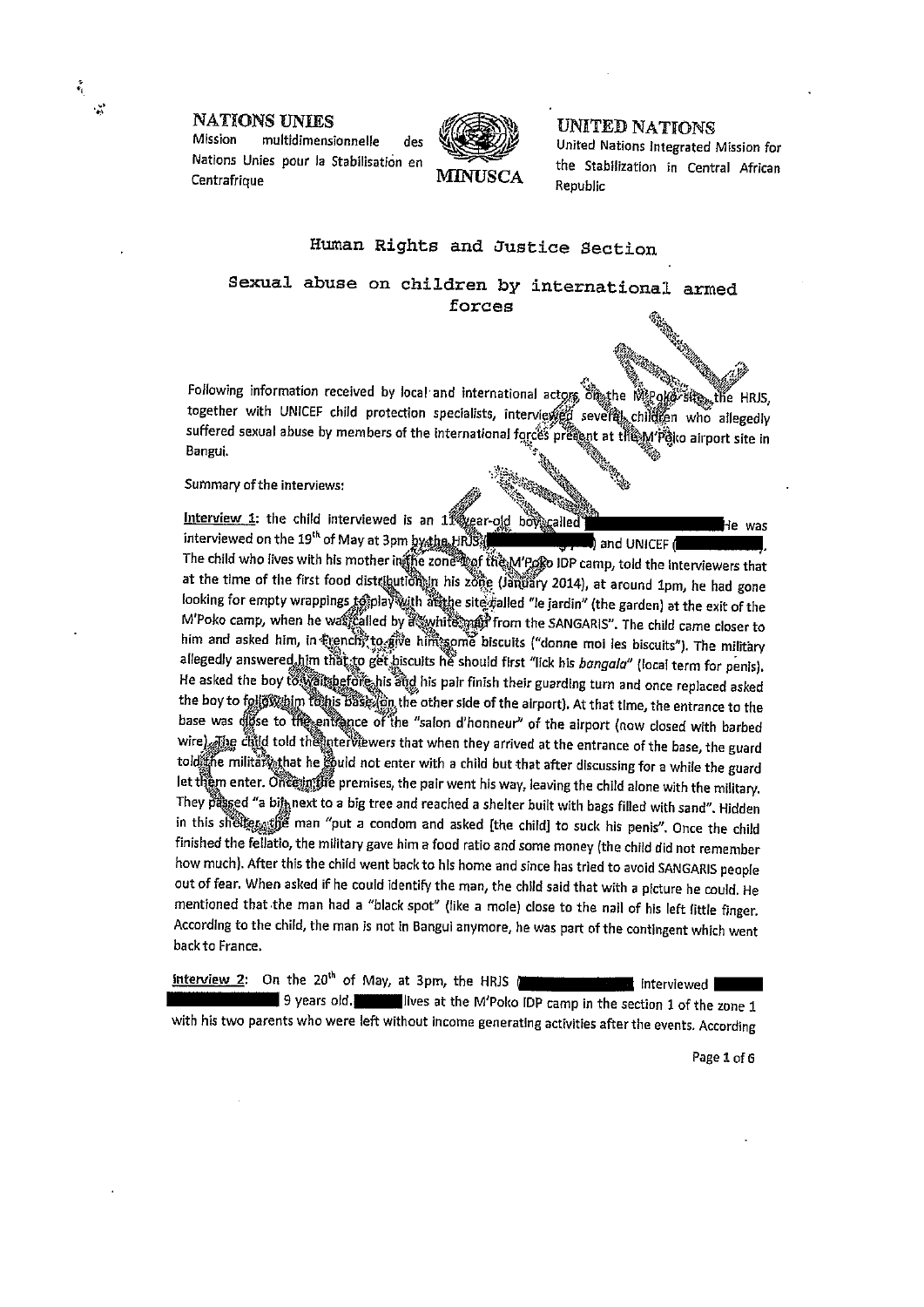to the child, before the  $5<sup>th</sup>$  of December 2013 – "before the formal installation of the IDP M'Poko camp"-, when the check-point was at the levai of "the garden" (betweeri the car park of the airport and the zone currently occupied by the IDP camp), at around 9pm, a white military man from the SANGARIS who was working on the check point caliecl him (the chiid was able ta repeat in French the exact words cf the man "Petit, viens"), gave him an individual combat ration in <sup>a</sup> box and opened his phone to show him a porn video showing a woman performing a fellatio to a man. According to the chiid, the military then apened his trousers showing him his erected penis anti asked him ta suck his "bangala" (penis). The military was alone, his team-mates being busy walking towards the next checkpoint (at the intersection between the road leading to the Total tanks and the VIP room of the airport - Salon d'Honneur -). During the act, the child said that they were discovgred by another child who alerted the local "delinquents" of the zone, called the "kintander" (usually used by the militaries to shop for them and find them prostitutes). As a mob was forming, the nilitary told the child to get away but ha ended up being beaten by four cf these kintander. often sleeping on the car park of the airport, (nickname) a localisex worker (who is no bottomal installation of the IDP M'Poke<br>(between the car park of the alrpor<br>Ppm, a white military man from the<br>hild was able to repeat in French the<br>mbat ration In a box and opened his<br>a fellatio to a man. According to the Final to show into a perfinite showing a woman is a relation of small acted the military then opened his trousers showing him his erected penis and asked him to suck his "bangala" (penis). The military was alone, his teamthis way and told the kintanders to go away and leave the child in peace wine then left the scene. According to him, the SANGARIS had promised him to pay him for the fallatio and did not do it that day because of the crowd but gave him two mare combat ratio boxes the day of his departure to France. The child told the HRJS that the man had to this that had he was Virgile and that he had a red spot below the left eye (he could not say if it was seen and simply a spot).

The same child also told the HRJS that  $\ell_{\rm WQ}$  days if fore the apents with the Tchadians when the people flee towards the airport" (we suppose it was alound the 27<sup>th</sup> of March 2014), another French military from the SANGARIS, a black mare the chiff spoke of "noiraud"), posted at the pedestrians' checkpoint, at the entrance of the allegent, walled him for the same purpose ("Petit viens sucer mon bangala", according to the two words of the child \*\* The child refused and the military asked him to scene. According to him, the SANGARIS had promised himite pay himstor the fightio and did not dividend that day because of the crowd but gave him two mere combine thing the day of his departure to France. The child told th deux boites"). The man was with Ma team-mate and asked him if he wanted a woman to. The other man, a white military (প্ৰিয়<sub>): চি</sub>য়ে আইয়াত manterested. The child went to find a prostitute — a woman people flee towards the airport" (we suppose it was argund the 27" of March 2014), another French<br>military from the SANGARIS, a black man, the child spoke of "nolraud"), posted at the pedestrians<br>checkpoint, at the entranc who rewarded the child with the promised two food boxes before telling him to go away ("Petit, bouge to de a"). The citild then left and said he did not know what happened with the woman. The military man dig not tell his name to the child nor had any particular physical sign that the child<br>could remember. coule remember,

 $intervie\hat{W}3_{4}$  On  $H^{43}_{12}$  S<sup>th</sup> of May 2014, at 3pm, the HRJS **accompanies by a child** protection officer from UNICEF (1, etc., material protection of the gyears) gyears old. The boy was accompanied by his mother, who was interviewed separately. The child appeared to be very moved and stressed when having to remember and explain the event. Part of this distress can be explained by the fact that the child had been severly beaten by his mother when he told her what had happened  $-$  information confirmed by the mother who felt remore about her reaction -.

arrived on the M'Poko IDPs camp with his mother **brothers** and sisters early Dicember. His family lives in the section complex to the camp. After the events mentioned in this report, the child flee the camp to go live with his father in the neighbourhood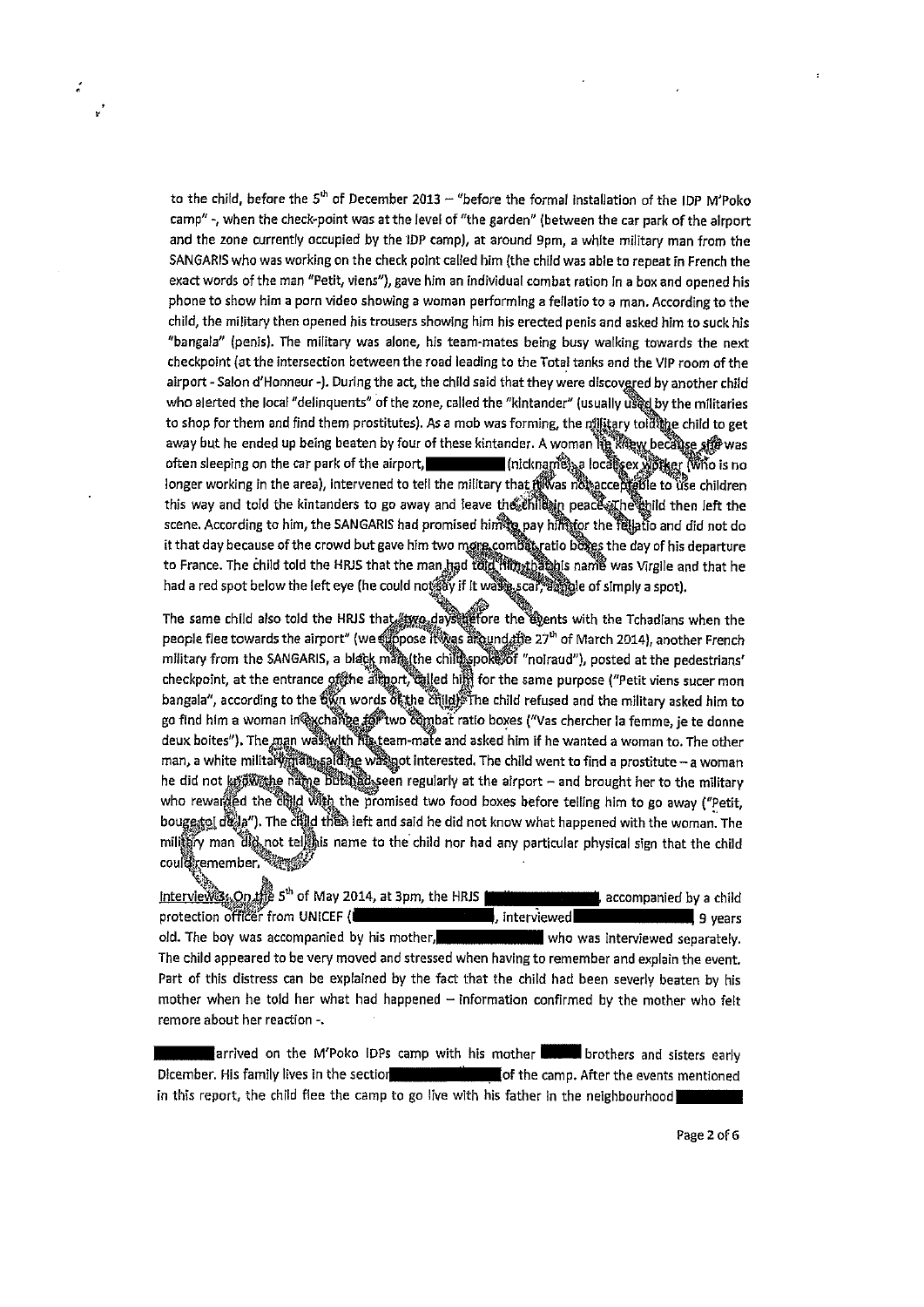of Bangui. This is where the protection team met with him. The child was interviewed in the MINUSCA offices. According to the child, the event took place a day little time before the "Tchadian event at PK12"  $(29<sup>th</sup>$  of March 2014), between 3 and 6pm. was with a friend of bis cf the sanie age (known as ,. They ieft the camp ta go look for food at the entrance check-point cf the airport. They "crossed the road and passed in front cf the telecommunication antenna, next to the ASECNA office which is inside the airport, and arrived next ta the second shack — on the right when you arrive at the airpart -". Inside were twa white militarles from the SANGARIS forces. "One was short and smoking a lot, the other was thin and not smoking. They asked us what we wanted. We answered that we were hungry. The short man toid us to first suck his bangala (penis). I was afraid but because I was hungry I accepted and I entered first into the shack. My friend followed me. The short man who was upstairs on the big weapon came down and put his bangala out of his pants. The bangala of the thin one was for my friend. The bangala were straight in front of us, at the level of our mouths. They were standing as if they were going to urinate. They told us to suck and we did it. None were wearing condems. After some the short mari urinated in my mouth and the other dIcl It on the fIoo'the'~f~qth&~ave ui~ packs cf "rasquette" (mllitary food ration) and same cash." ~ '4

لَّهُ يَسْبَعُونَ مِنْ يَسْبَعُونَ بِيَّةٍ بِيِّنَ بِيِّنَ بِيِّنِ بِيِّنِ بِيِّنِ بِيِّنِ الْمَاسَةِ Interviewed separately, the mother of the same told the protection team. She confirmed that www.was very shocked by what happened and that he left traight in front of us, at the level of our mouths. They were standing as if they were going to urinate. They told us to suck and we did it. None were wearing condumns. After sometime (the unit and in my mouth and the othe does not want to go back to live with the rest of his family at M'Poko because he is afraid "rasquette" (military food ration) and some cash."<br>
Interviewed separately, the mother of the mother in told the same story her child had just told the<br>
protection team. She confirmed that<br>
the mother is confirmed that<br>
t external that the M'Poko camp alone (without informing here of his brothers diagnosis) to go live with his father<br>the M'Poko camp alone (without informing here of his brothers diagnosity at M'Poko because he is a<br>fraction

Because the child was clearly distressed during tize interview, the protection team decided not to extend the interview and therefore could not gather additional information on the perpetrators (distinctive signs, eventual beard namely etc.

 $line$  interview 4: On the  $17^{\circ}$  by Julian states in  $\mathbb{R}$  HRIS  $\blacksquare$ , accompanied by a child protection officer from UNICEF  $\bullet$ ,  $\bullet$   $\bullet$ ,  $\bullet$  •, interviewed between a between a Because the child was clearly distressed during the interview, the protection team<br>extend the interview and thenchology could not gather additional information on the<br>distinctive signs, eventual heard names are street chi used to Ive on the Because the child was clearly distributed extend the interview and therefore could be a child and the second bis auntafter additional information on the perpetrators (distinctive signs, eventual beam of a companied by a c DP camp of M'Poko in Bangui where he came with his aunt after the every little with bis parents (his father when mother died and never came back; and his mother in the neighbourhood  $\Box$  $\Box$  $\Box$  has an older sister who he believes

When living at the airport, one day, he had a fight with his cousin and his aunt beat him severely and refused to give him food. Because he was hungry, he went to see the French military forces (SANGARIS) at the airport entrance's check point to ask for food. When he asked, a white military told him to enter the builet-proof shelter and suck his penis in order to get food. Because had friends who had done it already **mentioned** the names of

lives in

), he knew what he had to do. Once done, the military gave a military food portion and some food.

Page 3 of 6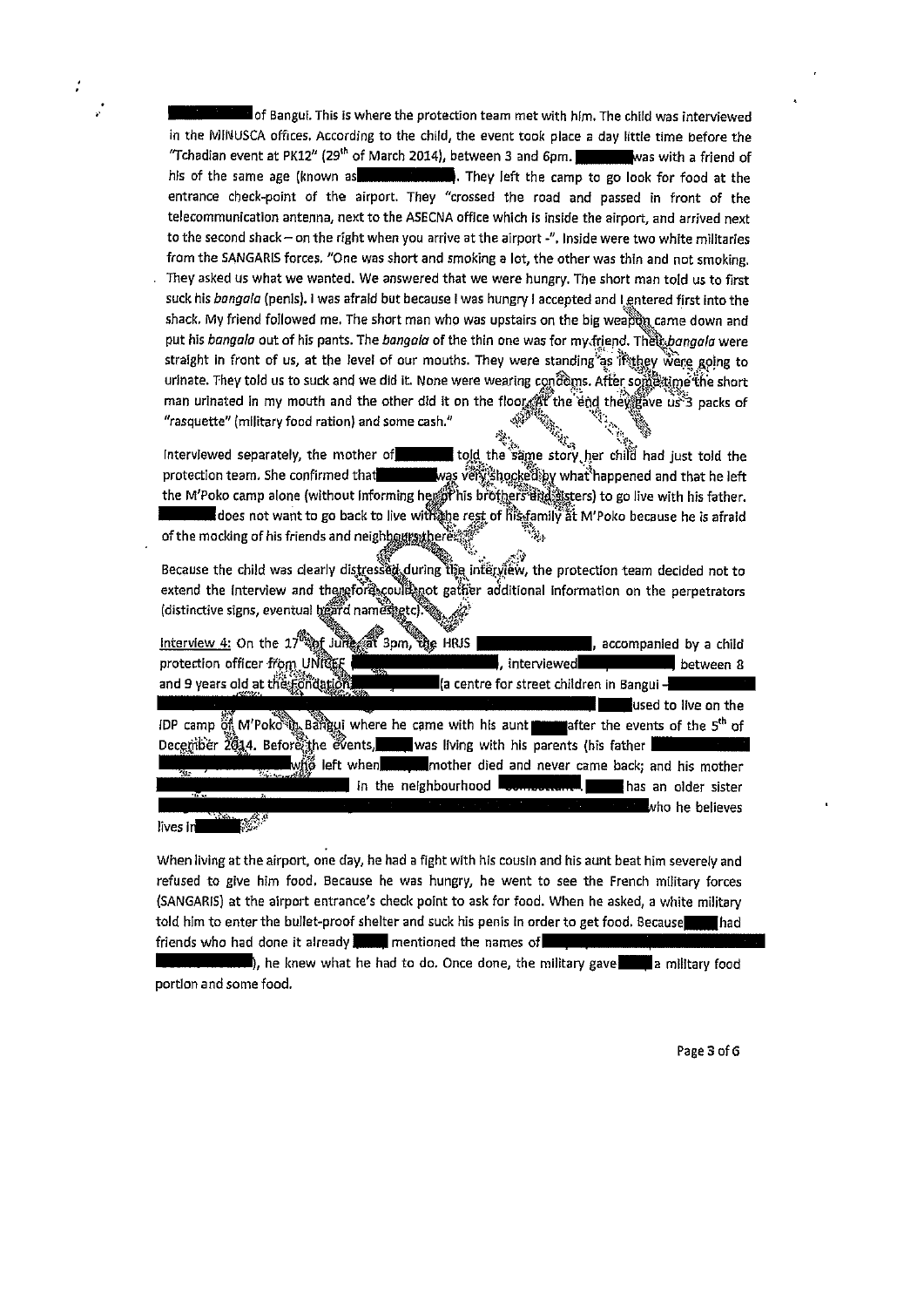told the team that he had done it several times (he could not say how many times exactly) to the same man when he was hungry, until one day an older kid saw him and told him what he was doing was bad. These events took place sometime between December and May 2014.

said the military man had forbidden him to tell anything about him to anybody, and that if he would do so he would beat him (according to the child, the man said: "si tu parles de moi je vais te chicoter" and dragged him by the ears). The only elements the child revealed about the man is that he has a friend called "Jaston" and that he left the country already (and offered him clothes the day he Ieft).

Interview 5: On the 18th of June, at 4pm, the HRJS ( $\frac{1}{2}$ , interviewed  $\frac{1}{2}$ , accompanied by a child protection officer from UNICEF protection officer from UNICEF <del>(Machine 13) and the UNICEF</del> 13 metric 13 metric 13 metric 13 meters 13 meters 13 meters 13 meters 13 meters 13 meters 13 meters 13 meters 13 meters 13 meters 13 meters 13 meters 13 meters 1 years old, street kid living and sleeping at the M'Poko IDP camp in Bangui  $\frac{1}{\sqrt{2}}$  ,  $\frac{1}{\sqrt{2}}$  ,  $\frac{1}{\sqrt{2}}$ 

not know where his parents are. He only mentioned a sister in **the company of the company of the company of the c**<br>In the second spends his time between M'Poko, PK12 -SANGARIS productions and 3GWillas - pends his time between M'Poko, PK12 ~SANGARIS positions and successive and the MISCARICA property of MISCARI<br>The MISCARICA of MISCARICA property in the marital have  $\frac{1}{2}$ basis — with other street kids, to get food from the international  $\frac{1}{2}$  of  $\frac{1}{2}$  who are doing basis – with other street kids, to get food from the international forces. the thems not to have<br>obtained food against sexual favours, he told the team about several of his friends who are doing this regularly and identifled several perpetrators:,~ e mei<br>eam al<br>**Alle** am albout seven<br>am albout seven<br>**Albour** resul

o "Batman": according to the strict of the strict of the setting of the same methods for a black of the same fellatio<br>SANGARIS who calls himself "Batman": strict of the same perform fellatio to  $SANGARIS$  who calls himself "Batman<sup>ne</sup>  $\frac{1}{2}$  same acting fly saw his friend perform feilative to  $Batman$  on two occasions  $-both_{st}$  impact the support  $2$  change point, south-east of the car park of the airport, in the builet-preef sand begs made shelter, at around 8 or 9pm -, the last time<br>being between 6 and 10 tlays the fore this interview. According to being between 6 and 10  $\frac{1}{2}$  term  $\frac{1}{2}$ . According to  $\frac{1}{2}$  is description,  $Batman$  is dark skinned) short thing with a  $\frac{1}{2}$  nose, good looking, likes chatting with the set children, often givé them food and the offriend (his pair) that the children call "Yo Yo"<br>(because in Sange "Yo Yo" feans Quick quick" and he was always alerting Batman when With other and the second and the team all the team all the this impediate whole are doing<br>
"Batman": according to the team all the team all the second in the second part of the signal several perpetrators:<br>
"Batman": acco other militaries were approaching) who served as an accomplice. Yo Yo is also a black man, short (even  $\mathbb{Q}^{\text{max}}$  if  $\mathbb{Q}^{\text{max}}$  if  $\mathbb{Q}^{\text{max}}$  if  $\mathbb{Q}^{\text{max}}$  asked what the exactly, Berligmin said he saw his friend "arouse Batman with his hands with with with with with the saw in said Batman with the saw in the mouth of the same said Batman ba $^{67}_{98}$  and forth movements and then take his penis in his mouth".

 $\frac{1}{2}$ gav $\frac{1}{2}$ AF 10.000 $\frac{1}{2}$  after the act.  $\frac{m}{\sqrt{m}}$  is  $\frac{m}{\sqrt{m}}$  and  $\frac{m}{\sqrt{m}}$  is the maximum on  $\frac{m}{\sqrt{m}}$  years of  $\frac{m}{\sqrt{m}}$  is  $\frac{m}{\sqrt{m}}$  on  $\frac{m}{\sqrt{m}}$  $\alpha$  ccasion  $\beta$  and  $\beta$  fellatio to a man known as "Nico", et the time of the  $\beta$  file  $\beta$  $^{*}$  at the end of March 2014), at the pedestrians' check point at the entrance of the airport.<br>Actionalistic contract in the sessetiption, Nico is a SANGARIS, he is "brown", speaks with a creole — description, Nico is <sup>e</sup> SANGARIS, ha is "brown", speaks wlth <sup>a</sup> creoie accent and is very popular with children because he uses the "verlan" (backward-siangle-siangle-siangle-siangleused to work at PK12 and at the airport and has been replaced by the Georgian contingent of EUFOR. He is still in CAR, at the UCATEX base.<br>"Joan": www.wasterness.web.international wholes 12 or 13 years old) perform two fellatios

 $\bullet$  "Jean":  $\bullet$  saw his friend  $\bullet$  who is 12 or 13 years old) performance features for  $\bullet$ to a SANGARIS called "Jean" in the shelter or the control tour. Jean asked , the set the sucker of the success him" on one occasion but the child refused telling him that he would report him to

 $\blacksquare$  The soldier allegedly answered "you can tell The soldier allegedly answered "you can tell that I that I can take the children take  $\sim$ under the sheiter only for them to be protected from the ram  $\ldots$  secondly  $\ldots$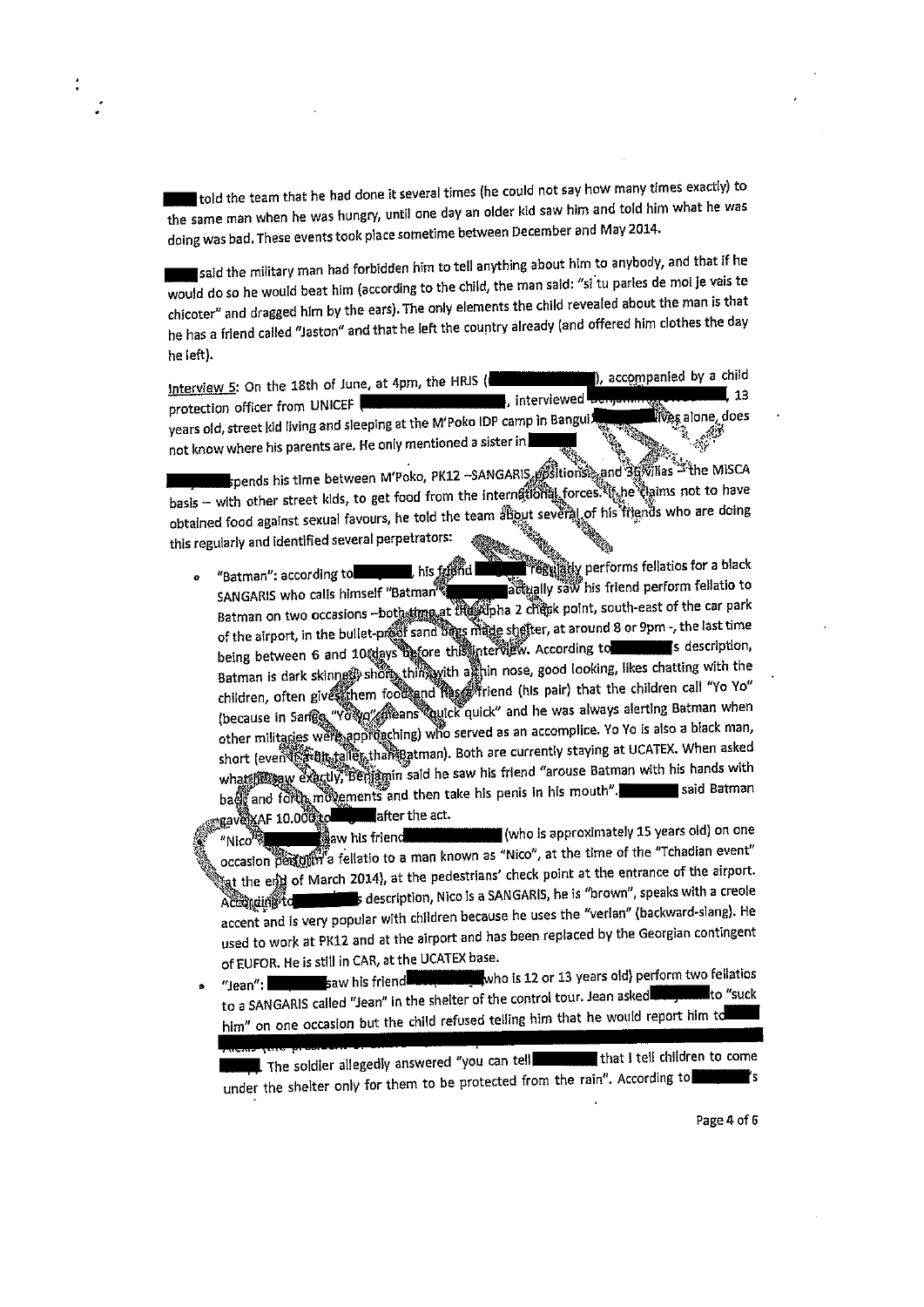description, Jean is young, white, with blue eyes, a piercing on the tongue, with arched legs, an aquiline nose and the tattoo of a snake which covers his whole right arm (the head of the snake is on the top cf his hand). Jean is currentiy at the UCATEX base but has told the children he will leave soon.

"Jounjou" and "David": saw his friend perform a fellatio to David, the friend/binome of Jounjou on one occasion, at the pedestrians' checkpoint at the entrance of the airport at around midnight, some days ago, at the same time when the SANGARIS were showing the zone to the Georgians from the EUFOR. He has not seen perform a fellatio to Jounjou but his friend told him he did it to him too. According to description, both men are snlpers (work on top cf the airport) and stay,at the UCATEX base. Joujou is quite old, with white hair and bolding at the back of the head $\hat{a}$  bit fat and tall. David has a beard, is mixed-race (white-black), young, with black  $\frac{m}{2}$  the tattage of a caiman description, both men are snipers (work on top of the airport) and stay at the UCATEX base<br>Joujou is quite oid, with white hair and bolding at the back of the head;<br>David has a beard, is mixed-race (white-black), young, wi

Recompanied by a child Interview 6: On the 24th of June, at 2pm, the HRJS protection officer from UNICEF ( - terminal manufacture 11 years 11 years old. **is a street child who sleeps in abandoned ten thangle the Megoko IDP camp, generally in** Zone 5 of the camp. **EXPRESS** expresses himself in fail regad Franch. He arrived on the site on the  $19<sup>th</sup>$  of March, Before this date, he lived with the grandapother and this younger sister  $2$  years old) in the compact neighbourhood, Bangyi, and the compact list parents got killed by the years old) in the **wall and neighbourhood, Bailgui**, Seleka in December and his grandmother rock categor him and this sister until March, but because she did not have enough to feed htm he declined to leave the house and come to M'Poko. He survives asking food to the military coffigonents presents around the airport (SANGARIS, EUFOR, MISCA). Claims that the never had to perform sexual favours to militaries to receive food but he told the team he saw wo of his fliends perform such favors. is that the never hading<br>'sawiwo of his friends<br>A zone 5 of the camp.<br>
19<sup>th</sup> of March, Before this date, he lived with this granding the against younger sister<br>
19th of March, Before this date, he lived with this granding the angular six over sister will be the<br>
Seleka i

His first friend is called **and a set of the set of the case of the set of the set of the set of the set of 10**<br>years old. He saw the princh reset of 2014 entering the MISCA military camp next to the airport at around 10pm. Out of wirdsity, the went to the southern side of the camp, in the bush, where children use to climb to enter the camp to steel food or other items. On that side of the wall, children rempved stones of the wall to climb easily and there are holes where they can observe what goe∯on insidesthe camp Through one of those holes, **- 4. And the law** Marcial with two Equatorial-Guingan soldiers When one was sexually abusing the child, the other was controlling that no one was coming and then they were exchanging their roles. saw Martial performing a fellatio to the soldiers and being sodomized ("Ils baisaient les fesses et ils baisaient la bouche et ils lui faisaient pipi dans la bouche").

His second friend is called **and Is 10** years old approximately. **Figure 18** says he spotted him both with MISCA soldiers (Tchadian) and SANGARIS soldiers. Mid-March, he saw his friend enter the MISCA base next to the airport and he hid himself behind a wall to observe through a whole what was happening. He saw his friend with three Tchadian soldiers. Two were raping his friend said he heard his friend **..............**... say to the soldiers, when they were sodomising him, "please stop, it hurts" and one of the soldiers answer "I don't care, if you continue I will not give you the money") and one was watching. **The manufacture of that the next day his friend was limping and** looked really hurt. Still during the month of March, saw saw saw perform a fellatio to a

Page 5 of 6